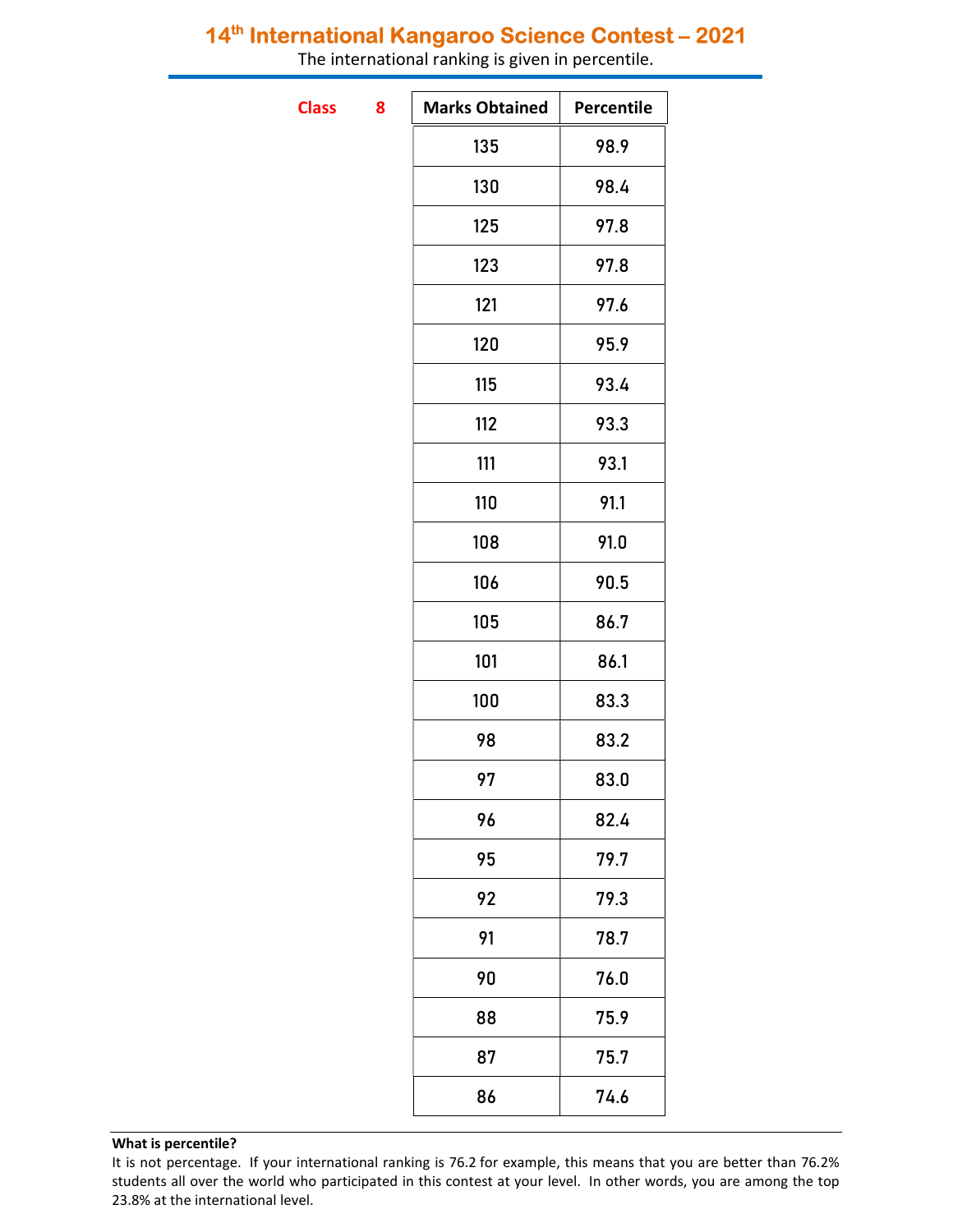## 14<sup>th</sup> International Kangaroo Science Contest - 2021

The international ranking is given in percentile.

**Class** 

| 8 | <b>Marks Obtained</b> | Percentile |
|---|-----------------------|------------|
|   | 85                    | 71.6       |
|   | 84                    | 71.5       |
|   | 83                    | 71.5       |
|   | 82                    | 71.1       |
|   | 81                    | 70.6       |
|   | 80                    | 68.5       |
|   | 79                    | 68.3       |
|   | 78                    | 68.0       |
|   | 77                    | 67.3       |
|   | 76                    | 66.8       |
|   | 75                    | 62.9       |
|   | 74                    | 62.5       |
|   | 73                    | 62.1       |
|   | 72                    | 61.6       |
|   | 71                    | 61.0       |
|   | 70                    | 55.4       |
|   | 69                    | 55.2       |
|   | 68                    | 54.4       |
|   | 67                    | 53.5       |
|   | 66                    | 52.3       |
|   | 65                    | 48.3       |
|   | 64                    | 47.7       |
|   | 63                    | 47.5       |
|   | 62                    | 46.6       |
|   | 61                    | 45.3       |

### What is percentile?

It is not percentage. If your international ranking is 76.2 for example, this means that you are better than 76.2% students all over the world who participated in this contest at your level. In other words, you are among the top 23.8% at the international level.